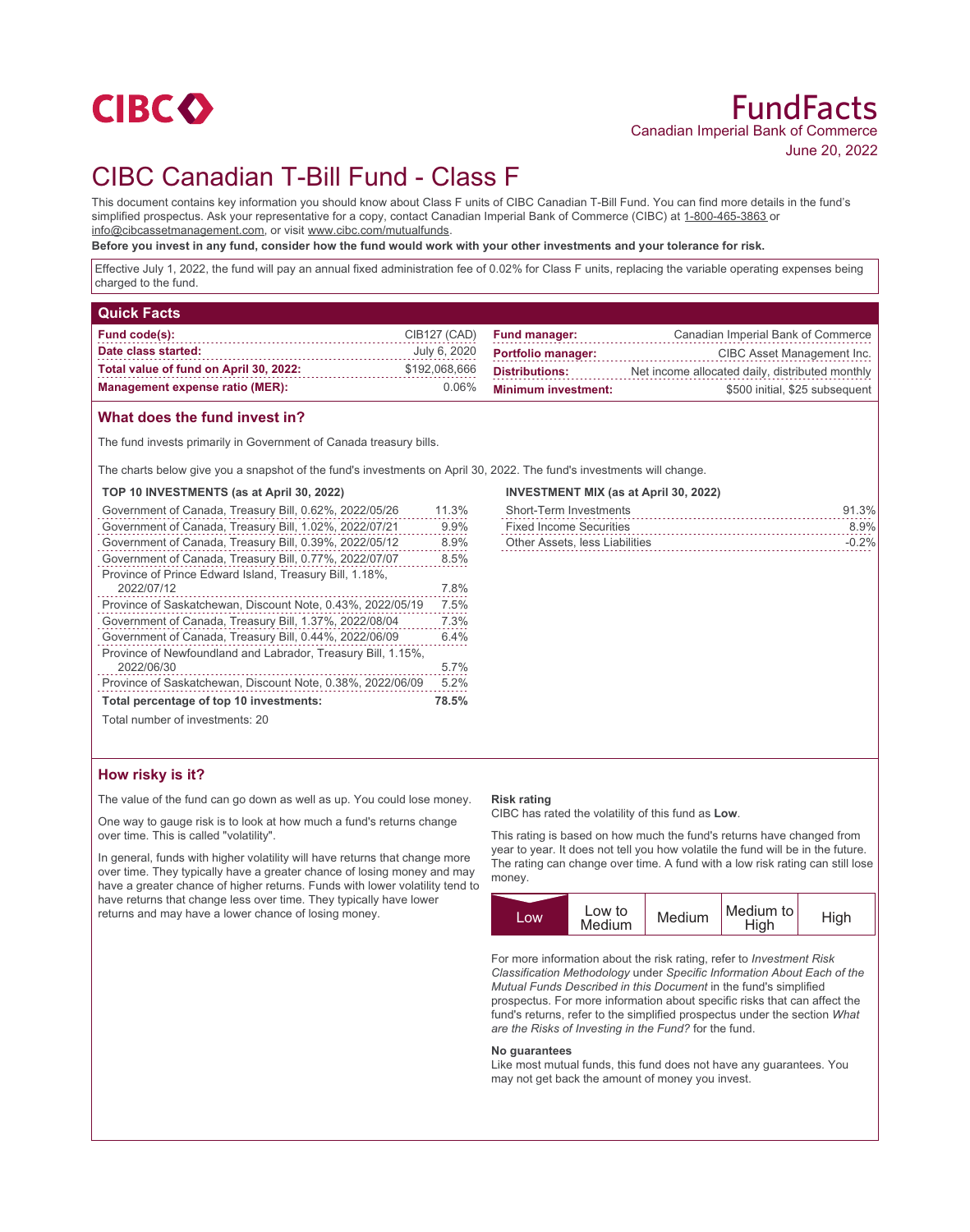## **How has the fund performed?**

This section tells you how Class F units of the fund have performed over the past year. Returns are after expenses have been deducted. These expenses reduce the fund's returns.

#### **YEAR-BY-YEAR RETURNS**

This chart shows how Class F units of the fund performed in the past calendar year. The range of returns and change from year to year can help you assess how risky the fund has been in the past. It does not tell you how the fund will perform in the future.

| 20%                        |      |
|----------------------------|------|
| 15%                        |      |
| 10%                        |      |
| $5\%$<br>0%<br>-5%<br>-10% |      |
|                            | 0.12 |
|                            |      |
|                            |      |
|                            |      |
| $-15%$                     |      |
|                            | 2021 |

#### **BEST AND WORST 3-MONTH RETURNS**

This table shows the best and worst returns for Class F units of the fund in a 3-month period over the past calendar year. The best and worst 3-month returns could be higher or lower in the future. Consider how much of a loss you could afford to take in a short period of time.

|                    |          | Return 3 months ending | If you invested \$1,000 at the beginning of the period |
|--------------------|----------|------------------------|--------------------------------------------------------|
| <b>Best return</b> | $0.03\%$ | March 31, 2021         | Your investment would remain unchanged at \$1,000      |
| Worst return       | $0.03\%$ | March 31, 2021         | Your investment would remain unchanged at \$1,000      |

#### **AVERAGE RETURN**

The annual compounded return of Class F units of the fund since July 6, 2020 was 0.13%. If you had invested \$1,000 in the fund on July 6, 2020, your investment would be worth \$1,002 as at April 30, 2022.

| Who is this fund for?                                                                                                                                       | A word about tax                                                                                                                                                                                                                                                                                     |  |
|-------------------------------------------------------------------------------------------------------------------------------------------------------------|------------------------------------------------------------------------------------------------------------------------------------------------------------------------------------------------------------------------------------------------------------------------------------------------------|--|
| Investors who:<br>• want regular income and prefer an investment that preserves their<br>capital; and<br>• are looking for a liquid, short-term investment. | In general, you will have to pay income tax on any money you make on a<br>fund. How much you pay depends on the tax laws where you live and<br>whether or not you hold the fund in a registered plan such as a<br>Registered Retirement Savings Plan (RRSP) or a Tax-Free Savings<br>Account (TFSA). |  |
|                                                                                                                                                             | Keep in mind that if you hold your fund in a non-registered plan, fund<br>distributions are included in your taxable income, whether you receive<br>them in cash or have them reinvested.                                                                                                            |  |

## **How much does it cost?**

The following tables show the fees and expenses you could pay to buy, own, and sell Class F units of the fund. The fees and expenses - including any commissions - can vary among classes of a fund and among funds. Higher commissions can influence representatives to recommend one investment over another. Ask about other funds and investments that may be suitable for you at a lower cost.

We automatically convert eligible investors from Class F units into the Class F-Premium units of the Fund (bearing a lower management fee) when their investment amount in Class F units of the Fund, or their aggregated investment amount in Class F units and Class F-Premium units of the Fund, within a single account meets the minimum investment amount of Class F-Premium units of \$100,000. Eligible investors will benefit from a management fee decrease. See *Automatic conversion program* below under the sub-heading *Fund expenses*. If you no longer meet the minimum investment amount for Class F-Premium units, we may convert your Class F-Premium units back into Class F units which have a higher management fee. See *Purchases, Switches and Redemptions* in the Fund's simplified prospectus and speak to your investment advisor for additional details.

#### **1. SALES CHARGES**

There are no sales charges payable when you buy, switch, or sell Class F units of the fund.